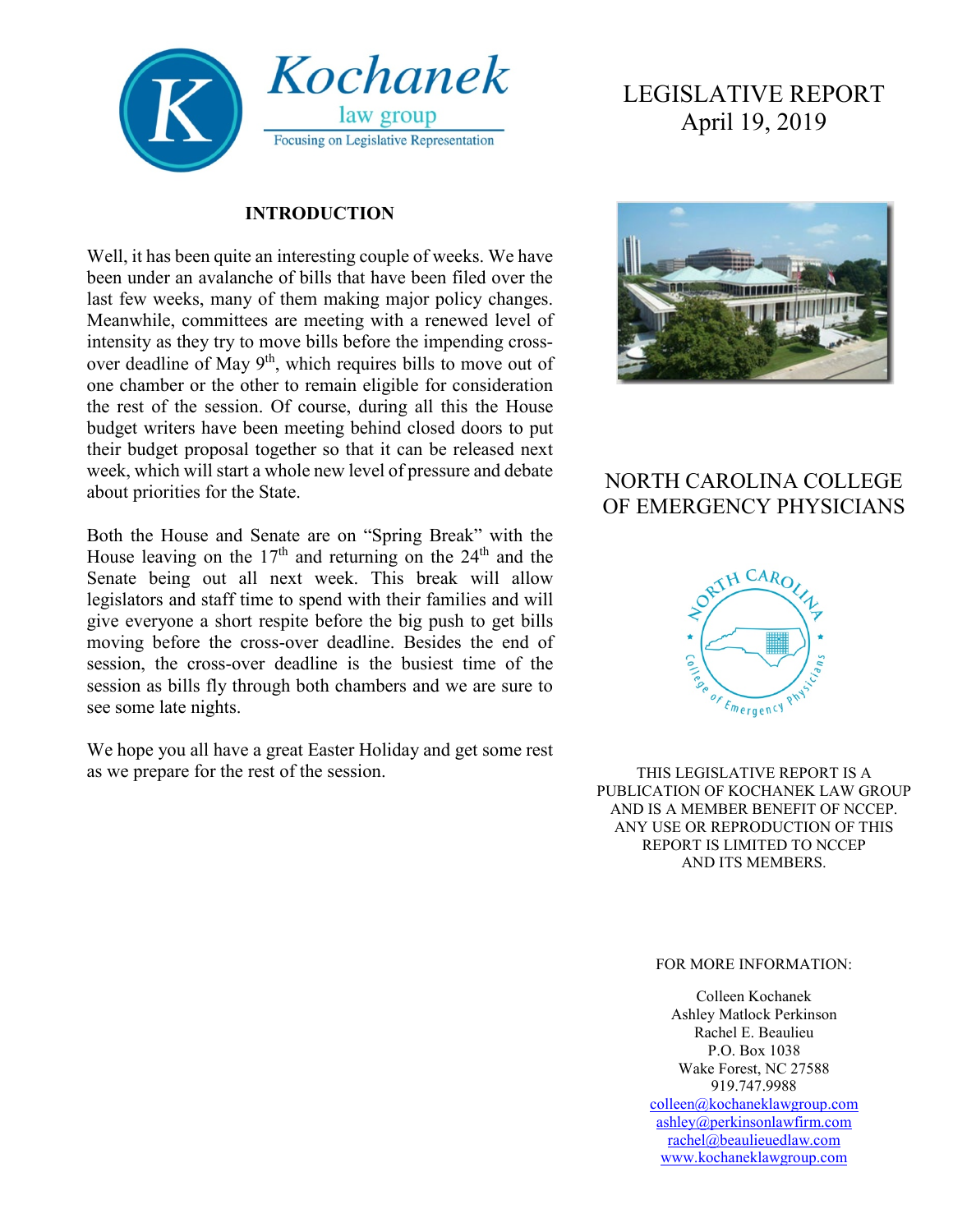#### **BILLS OF INTEREST**

HOUSE BILL 603, Pain Capable Unborn Child Protection Act, is identical to Senate Bill 547, summarized below in this Legislative Report. **Introduced by Representatives McElraft, Hurley, Conrad, and Stevens and referred to the House Health Committee.**

HOUSE BILL 615, NC Consumer Fireworks Safety Act, would: (1) allow the sale, possession, and use of certain consumer fireworks; (2) prohibit the sale of consumer fireworks to persons under the age of 18 (currently, 16); (3) allow cities and counties, by ordinance, to regulate the use and sales of consumer fireworks, sparkling devices, and novelties to the public; (3) levy an excise tax on the sale of consumer fireworks at the rate of 5% of the price; and (4) require 25% of the net proceeds of the tax collected to be credited to the Firefighters' Education Fund to provide education and training to firefighters in North Carolina. **Introduced by Representatives Szoka, Brody, Hardister, and Wray and referred to the House Judiciary Committee.**

HOUSE JOINT RESOLUTION 627, NC Response/Extreme Abortion-on-Demand Policy, was filed in response to New York's "Reproductive Health Act," which states that it is the policy of the State of New York that every individual who becomes pregnant has the fundamental right to choose to have an abortion. The bill contains several "whereas" clauses, and states that the General Assembly stands in mourning due to the countless lives that will be lost as a result of New York's Reproductive Health Act; will continue to educate the public about the developing unborn child and advocate for protective pro-life laws; and stands in solidarity with all who advocate for the effective and legal protection of unborn children and their mothers in this country. **Introduced by Representatives McElraft, Howard, Grange, and Stevens and referred to the House Rules Committee.**

HOUSE BILL 632, Hydraulic Fracturing/Statewide Ban, would ban the use of horizontal drilling and hydraulic fracturing for oil and gas exploration or development in the State of North Carolina. **Introduced by Representatives Queen, Russell, and Autry and referred to the House Rules Committee.**

HOUSE BILL 646, ID Approval/Flex Muni One-Stop, is a bill filed in response to criticism of the previous Voter ID law, under which several college and university-issued IDs would not have qualified for the purposed of voting. This bill would:

- clarify the approval process for student and employee identification cards for voting purposes;
- provide an additional window for approval of student and employee identification cards for the 2020 elections; and
- provide flexibility in the number of hours of early one-stop voting in odd-numbered year elections.

**Introduced by Representatives Lewis, Hawkins, Hardister, and Russell and referred to Senate Rules Committee.**

HOUSE BILL 648, NC FAIR State & Congressional Districts Act, would:

- establish, no later than June 1 of each year ending in zero, the Independent Redistricting Commission, which would have 16 individuals registered to vote in this State for at least one year, with 11 voting members and five nonvoting alternate members;
- prohibit the Commission from doing any of the following: (1) drawing a district for the purpose of favoring a political party, incumbent legislator, or member of Congress, or other person or group; (2) drawing a district for the purpose of augmenting or diluting the voting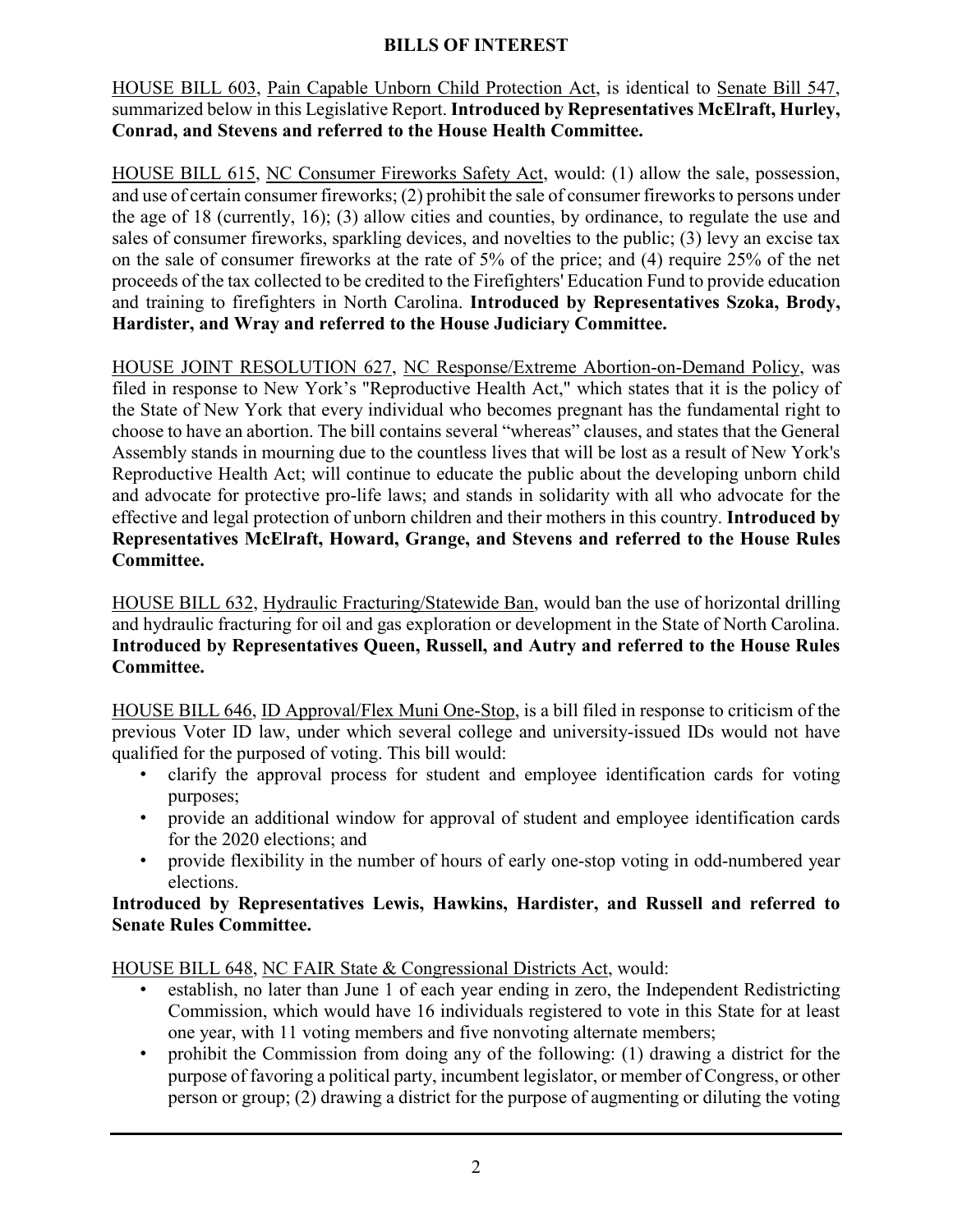strength of a language or racial minority group; or (3) making any use of any of the following: political affiliations of registered voters, previous election results, residential address of an incumbent or declared candidate, demographic information, other than population head counts, except as required to comply with federal or State law, or any other data which could identify with reasonable certainty the voting tendencies of any group of citizen;

- direct the Commission to obtain federal census population data from the Census Bureau by December 31 of each year ending in zero, and use the data to prepare descriptions and maps of geographic and political units;
- require the Commission to obtain from the Census Bureau, as soon as possible after January 1 of each year ending in one, population data necessary and use the data to assign a population figure to geographic and political units for congressional and legislative redistricting;
- require the Commission, by February 1 of each year ending in one, to interview at least three individuals classified as a Special Master and select one to contract with to draft proposed election maps; sets out the Master's duties, including preparing two proposed plans each for the legislative and Congressional districts.

#### **Introduced by Representatives Warren, Hanig, Martin, and Beasley and referred to the House Redistricting Committee.**

HOUSE BILL 649, Grand Jury if LEO Charged Performing Duties, is identical to Senate Bill 415, summarized in the April 9, 2019, Legislative Report. **Introduced by Representatives D. Hall, Rogers, McGrady, and Richardson and referred to the House Judiciary Committee.**

HOUSE BILL 655, NC Health Care for Working Families, would expand Medicaid to eligible adults who have a modified adjusted gross income that does not exceed 133% of the federal poverty level. Program participants would be required to pay an annual premium that is set at 2% of the participant's household income and would be required to comply with work requirements. Federal funding for the expansion would be supplemented by participant premiums and assessments on health care systems and prepaid health plans. If the bill were to become law, it would require approval from the federal Centers for Medicare and Medicaid Services. Although it clearly Expands Medicaid beneficiaries in North Carolina – the sponsors are not calling it Expansion.

This legislation is very similar to last session's "Carolina Cares" Medicaid expansion, but it adds grant funds for rural health care needs, which would be paid for by prepaid health plans' payment of the gross premium tax (which requires legislative approval).

In the past, a bipartisan group of legislators has supported the legislation, but Sen. Phil Berger has remained a staunch opponent, making its prospects unclear. The N.C. Healthcare Association and the N.C. Medical Society support the bill. **Introduced by Representatives Lambeth, Murphy, Dobson and White and referred to the House Health Committee.**

HOUSE BILL 658, Allow Donations of Unexpired Drugs, would modify the expired drug provision of the Drug, Supplies, and Medical Device Repository Program to allow participating pharmacists to accept and dispense drugs that have not reached their expiration date for the purpose of increasing access for individuals who are uninsured or underinsured. **Introduced by Representatives Sasser, Hanig, and Humphrey and referred to the House Health Committee.**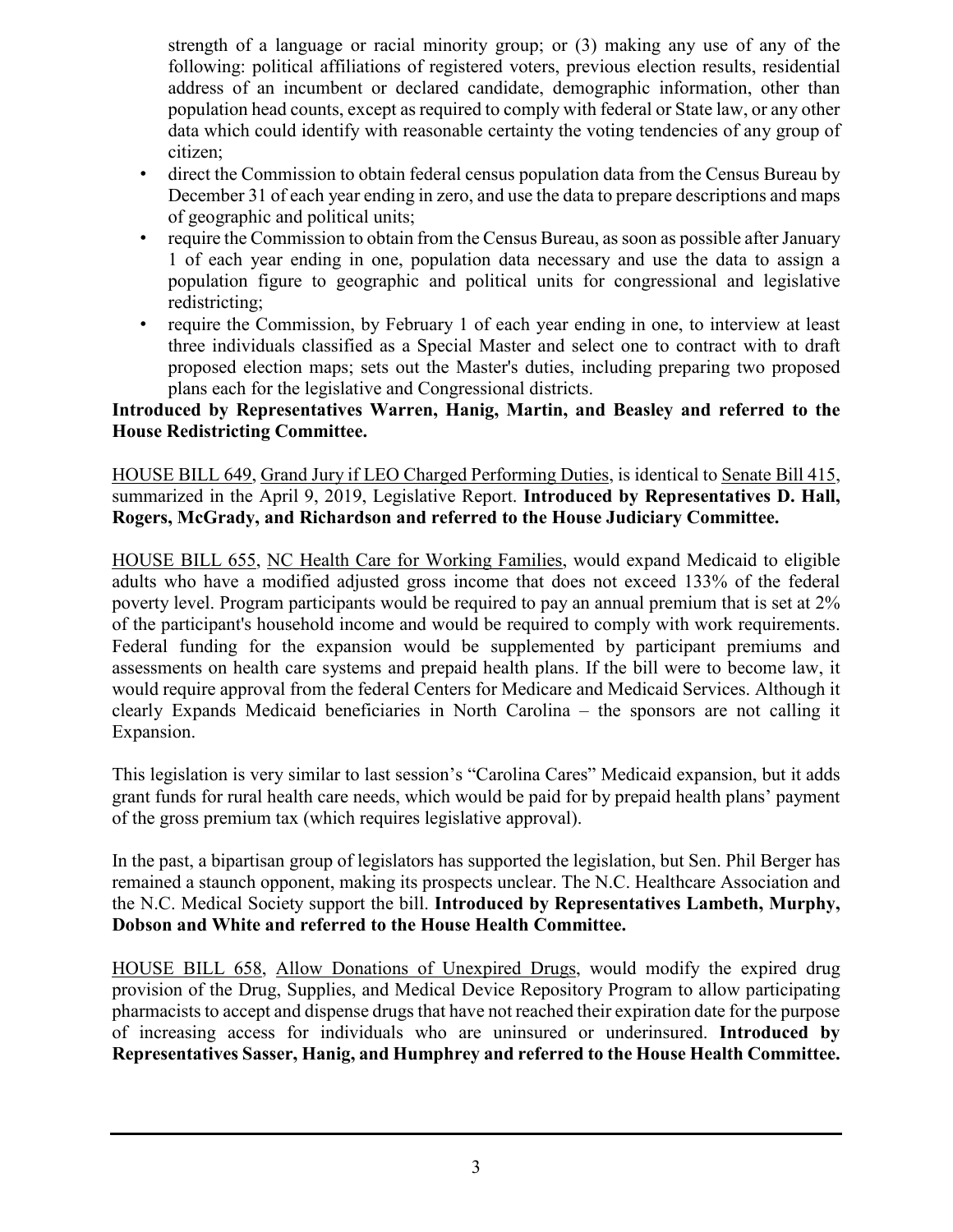HOUSE BILL 659, Improving Access to Patient Care, would:

- define collaborative care services to mean patient care services authorized by a physician and delegated to a pharmacist for the purpose of drug therapy and disease management;
- require those services performed by a pharmacist to be in accordance with rules developed by the NC Medical Board and the NC Board of Pharmacy and approved by both Boards;
- require the clinical pharmacist practitioner to register with the Board of Pharmacy and maintain annual requirements as a clinical pharmacist practitioner;
- require the clinical pharmacist practitioner's unique identification number to be shown on any prescriptions he or she writes;
- require supervising physicians to evaluate the provision of collaborative care services by the clinical pharmacist practitioner and to conduct periodic review and evaluation of the clinical pharmacist practitioner as stated in their agreement; and
- authorize the physician to collaborate with and supervise as many clinical pharmacist practitioners as the physician deems safe and effective.

## **Introduced by Representative Sasser and referred to the House Health Committee.**

### HOUSE BILL 673, Funds for UNC Area Health Education Centers, would:

- appropriate \$4,802,500 in recurring funds for 2019-20 from the General Fund to the UNC Board of Governors to be allocated to the Asheville campus of the UNC School of Medicine to support the joint program with the Mountain Area Health Education Center;
- appropriate \$4.8 million in recurring funds for 2019-20 from the General Fund to the UNC Board of Governors to be allocated to the Southern Regional Area Health Education Center (SR AHEC) to be used for residencies in the SR AHEC service areas and for facility and structural improvements associated with current residency programs; and
- appropriate \$500,000 in recurring funds for 2019-20 from the General Fund to the UNC Board of Governors to be allocated to UNC Rockingham Health Care to provide matching grant funds for a primary care rural advancement program.

#### **Introduced by Representative Fraley and referred to the House Committee on Appropriations/Education.**

HOUSE BILL 676, Tax Reduction Act of 2019, would: (1) increase the standard income personal tax deduction from \$20,000 to \$20,750 for married, filing jointly/surviving spouse taxpayers, from \$15,000 to \$15,563 for heads of household, and from \$10,000 to \$10,375 for single and married, filing separately taxpayers; (2) simplify the franchise tax base; (3) lower the franchise tax rate; (4) require marketplace facilitators to collect and remit sales and use tax on marketplace facilitated sales; and (5) make other tax law changes. **Introduced by Representatives Howard, Setzer, and Szoka and referred to the House Finance Committee.**

HOUSE BILL 691, Online Voter Registration, would: (1) require the State Board of Elections to develop an application form for voter registration that may be printed out in blank form or filled in online and printed out for mailing; and (2) allow individuals who are eligible to vote and have either a North Carolina drivers license or a special identification card to register to vote online. The Division of Motor Vehicles would compare the information submitted by the applicant with the information maintained in its database to verify that the applicant possesses a current and valid form of identification. **Introduced by Representative Alexander and referred to the House Elections and Ethics Law Committee.**

HOUSE BILL 700, Digital Campaign Finance Disclosure Changes, would define and regulate digital communication in electioneering communications and advertising disclosures as follows: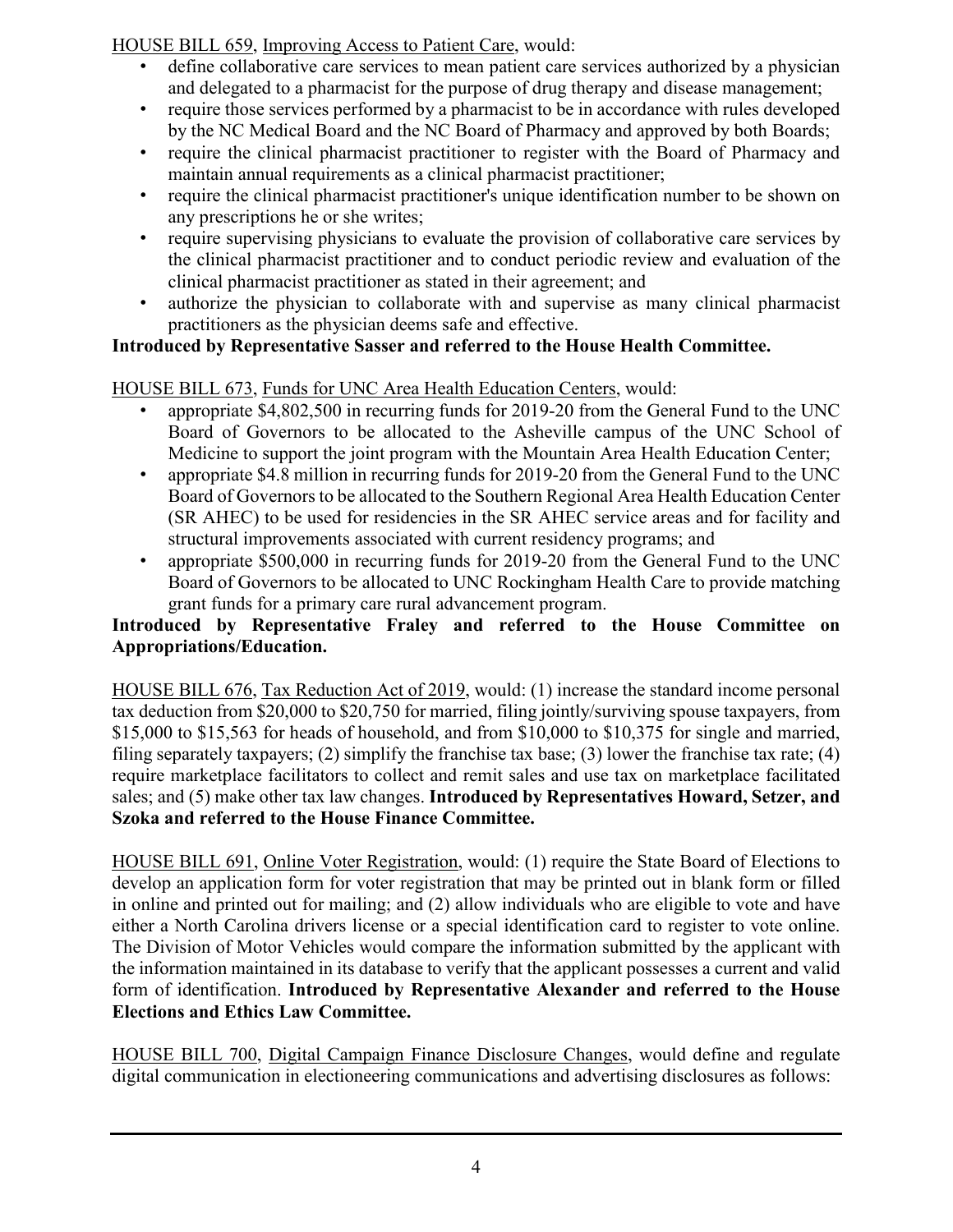- define the term "qualified digital communication" as any communication, for a fee, placed or promoted on a public-facing Web site, Web application, or digital application, including a social network, advertising network, or search engine;
- amend the terms "electioneering communication" and "advertising" to include a *qualified digital communication* that meets specified characteristics;
- require the disclosure statement, in a qualified digital communication advertisement, to appear (i) in letters at least as large as the smallest text in the qualified digital communication or (ii) in a heading or similar section of text displayed above or within the qualified digital communication that is visually distinct from the text of the qualified digital communication and to have a reasonable degree of color contrast between the background and the disclosure statement. If the qualified digital communication is disseminated through a medium in which the provision of the disclosure statement is not possible, the qualified digital communication would, in a clear and conspicuous manner, include the following: the name of the person who paid for the qualified digital communication; a means for the recipient to obtain the remainder of the information required with minimal effort and without receiving or viewing any additional material other than the disclosure statement;
- require the State Board to maintain records of qualified digital communications for political advertising on its website, which information would be deemed public records and available for inspection on the website; and
- require the information posted on the website to include: the name of the person; the city and state where the entity is located; the amount spent by the person for each candidate; a copy of the political advertisement; and the dates or date range on which the political advertisement runs.

#### **Introduced by Representatives Grange, Harrison, Lewis, and Hawkins and referred to the House Elections and Ethics Law Committee.**

HOUSE BILL 701, Improve Impl. of Public Health System Mission, would direct the Department of Health and Human Services, Division of Public Health, to study ways to improve upon implementing the mission of the state's public health system through various strategies, including reducing the number of fatal injuries, investigating ways to reduce injuries and deaths involving firearms, promoting safe and healthy environment and increasing environmental health in homes, schools, and communities. **Introduced by Representative Gailliard and referred to the House Health Committee.**

HOUSE BILL 703, Southern Regional AHEC Funds, would appropriate \$4.8 million from the General Fund to the UNC Board of Governors to be allocated to the Southern Regional Area Health Education Center to be used for residencies in the Center's service areas and for structural improvements associated with the residency programs. **Introduced by Representatives Lewis, Szoka, Brisson and Lucas and referred to the House Committee on Appropriations, Education.**

HOUSE BILL 704, Dental Bill of Rights, is identical to Senate Bill 252, summarized in the March 20, 2019, Legislative Report. **Introduced by Representatives Lewis, Murphy, Dobson, and Wray and referred to the House Health Committee.**

HOUSE BILL 715, SHRA/Stronger Whistleblower Protection, would strengthen State Human Resources Act whistleblower protections by:

• providing that any State employee who makes a report in good faith is immune from civil liability that might otherwise be incurred or imposed as a result of making the report;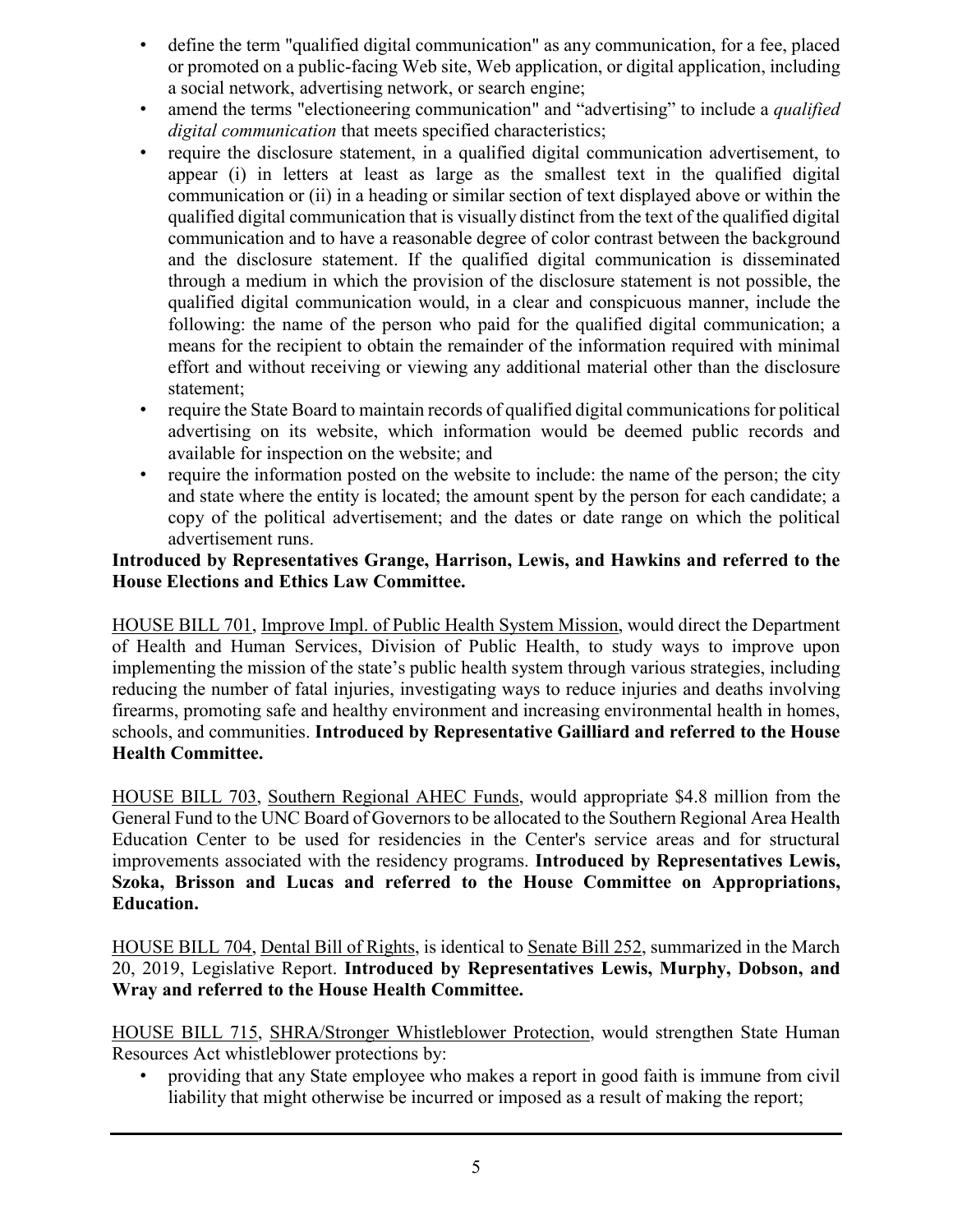- providing that the identity of a State employee who makes a report in good faith is not a public record, and require the employee's identity to remain confidential until the matter is resolved or the employee consents to the report being made public;
- defining "good faith" as honesty in fact with the goal of complying with the duties imposed by this section;
- providing protection from retaliation for *good-faith* reports;
- requiring each State department, agency, and institution to post notice and use other appropriate means to keep State employees informed of their duties and protections and the availability of assistance from the State Auditor;
- requiring each substantiated allegation of improper governmental activities made that involves fraud, mismanagement, or waste of State resources to be immediately referred to and reviewed by the Office of State Budget and Management (OSBM), and require OSBM within 90 days of the date of referral, to determine the amount of any savings to the State generated by substantiated allegations; and
- providing that a State employee who makes a substantiated allegation that results in a savings to the State is entitled to receive a monetary reward equal to 20% of the amount of the savings generated as determined by the Office of State Budget and Management.

#### **Introduced by Representatives Cleveland, Stevens, Warren, and Riddell and referred to the House Judiciary Committee.**

HOUSE BILL 721, Increase Access to Telehealth Services, would:

- define telehealth for the purposes of Medicaid and NC Health Choice coverage, as the delivery of health care-related services by a Medicaid or NC Health Choice provider licensed in the State to a Medicaid or NC Health Choice recipient through one of the three specified types of communications and technologies;
- specify four actions that DHHS must take regarding Medicaid and NC Health Choice coverage of telehealth services, including promoting access to health care for Medicaid and NC Health Choice recipients through telehealth services;
- require DHHS to ensure that (1) Medicaid and NC Health Choice coverage and reimbursement for telehealth services are equivalent to the reimbursement and coverage for the same services if provided in person and (2) that any deductible, copayment, or coinsurance requirement is equivalent to the same service if it was provided to the patient in person;
- add a provision to the State Health Plan requirements that they provide coverage for telehealth services;
- similarly, require every health benefit plan offered by an insurer in this State to reimburse for covered services provided to an insured through telehealth with coverage and provider reimbursements comparable to in-person services; and
- appropriate \$1 million in nonrecurring funds for the 2019-21 biennium from the General Fund to DHHS for a telehealth infrastructure and equipment grants project in the two counties with the poorest health outcomes.

#### **Introduced by Representatives Saine, Lambeth, Dobson and Jones and referred to the House Health Committee.**

HOUSE BILL 724, Truth In Caller ID Act, would prohibit a telephone solicitor from causing misleading information to be transmitted to users of caller identification technologies, or otherwise block or misrepresent the origin of the telephone solicitation. It would not be a violation for a telephone solicitor to utilize the name and number of the entity the solicitation is being made on behalf of rather than the name and number of the telephone solicitor. **Introduced by**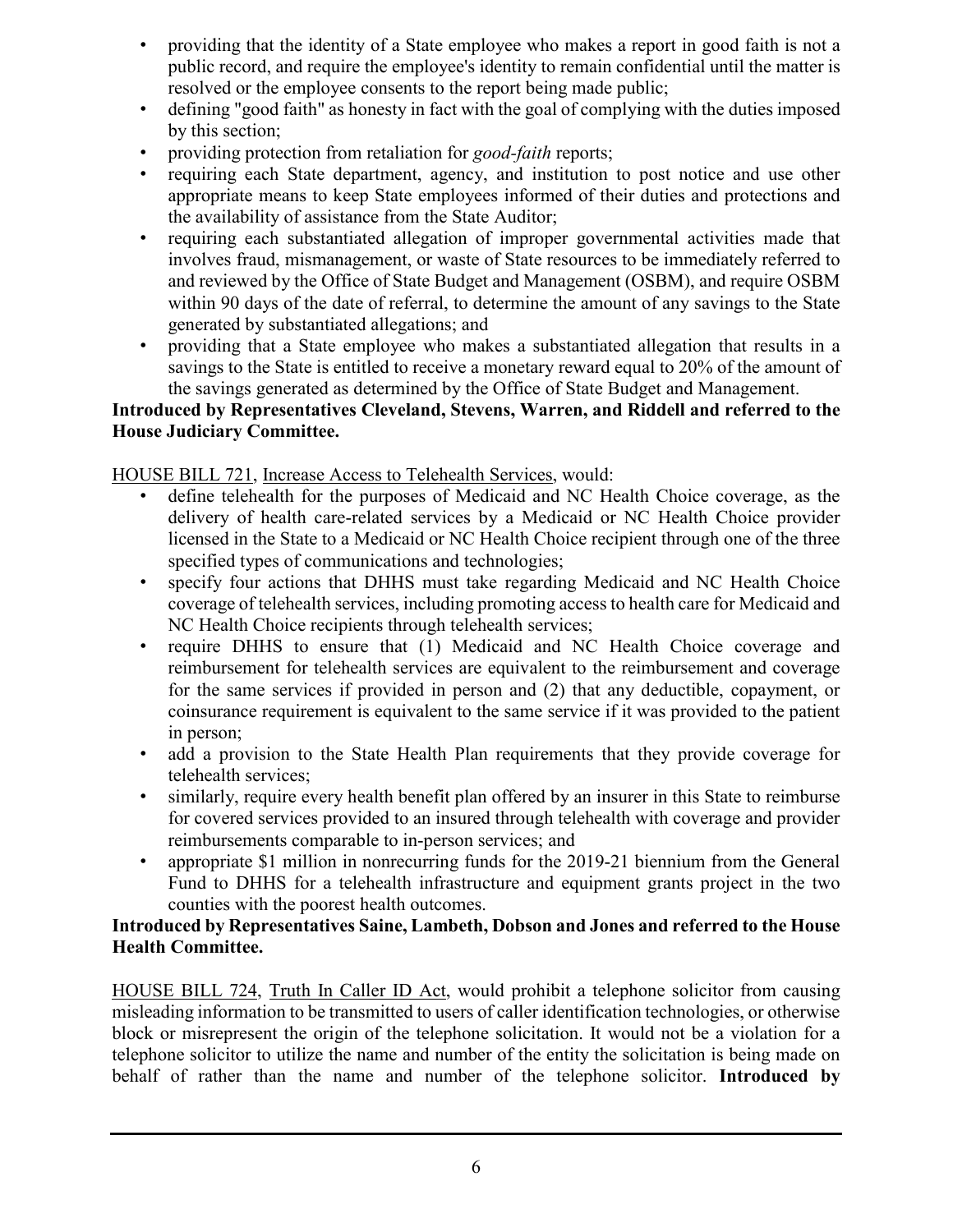#### **Representatives Moore, Saine, Shepard, and Humphrey and referred to the House Commerce Committee.**

#### HOUSE BILL 725, Strengthen Youth Tobacco Prevention/Funds, would:

- create the Tobacco Use Prevention Fund in the Division of Public Health, Chronic Disease and Injury Section of DHHS, to prevent the use of new and emerging tobacco products, especially among youth and people of childbearing age;
- prohibit DHHS from using the funds in the Fund for anything beyond the seven stated purposes, including creating regional tobacco use prevention programs and tracking youth tobacco use and exposure; and
- appropriate \$17 million from the Settlement Reserve Fund to the Tobacco Use Prevention Fund.

#### **Introduced by Representatives Adcock, Lambeth, Martin and White and referred to the House Committee on Appropriations, Health and Human Services.**

HOUSE RESOLUTION 737, Study Transformative Strategies for NC, would establish the 12 member House Select Committee to Study Transformative Strategies for a New North Carolina Economy to study legislative changes and budgetary investments needed to develop a Green New Deal for North Carolina and achieve specified climate and environmental resiliency outcomes within the target window of 10 years from the start of execution of the plan devised by the Committee. The Committee could seek information from experts in the fields of renewable energy, climate science, environmental sustainability, green technology and industry, and any others deemed appropriate. The Committee would provide a final report on the results of its study, including any proposed legislation, to the members of the General Assembly by December 1, 2020. **Introduced by Representatives Logan, Autry, Hawkins, and Insko and referred to the House Rules Committee.**

HOUSE BILL 740, Ending NC's Involvement in Torture, would: (1) establish the criminal offenses of torture and enforced disappearance and add these offenses to those for which an investigative grand jury may be convened; (2) provide that the Attorney General has concurrent jurisdiction with the district attorneys of this state to prosecute certain criminal law violations; (3) prohibit the State from contracting with a vendor or providing State funds to a non-state entity that has an officer, a director, or an owner who has been convicted of a torture or enforced disappearance offense; and (4) prohibit loans or grants of state funds to airports that have not established and implemented a policy prohibiting the use of the airport for activities that violate the law against torture and enforced disappearance. **Introduced by Representatives Insko, Harrison, and Meyer and referred to the House Rules Committee.**

SENATE BILL 455, Equality for All, is identical to House Bill 514, summarized in the April 9, 2019, Legislative Report. **Introduced by Senators Waddell, Searcy, and Woodard and referred to the Senate Rules Committee.**

SENATE BILL 546, Opioid Epidemic Response Act, would include a variety of provisions related to opioid regulations to: (1) remove the requirement that buprenorphine prescribers register with the State, in addition to registering with the federal government; (2) decriminalize the use of drug testing equipment to detect contaminants; (3) broaden the objectives of syringe exchange programs to encompass reducing the number of drug overdoses in the State and remove the ban on the use of State funds to purchase certain supplies; (4) add reporting requirements for gabapentin and naloxone hydrochloride to the Controlled Substances Reporting System; (5) require prescribers to check the Controlled Substances Reporting System when prescribing benzodiazepines; (6) clarify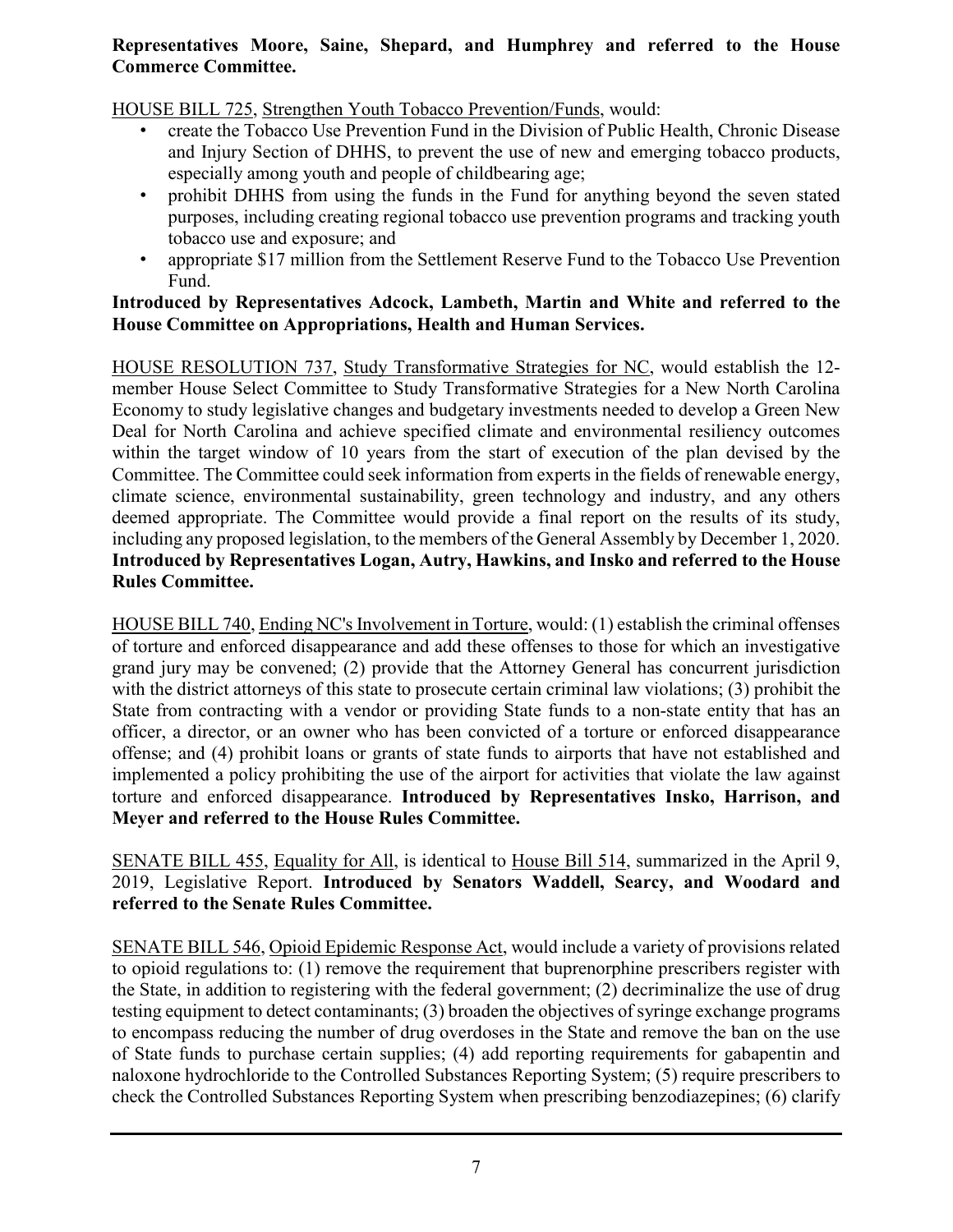the role of the State Opioid Treatment Authority; and (7) establish a State Opioid Treatment Authority fund and an Opioid Treatment Program Central Registry Fee. **Introduced by Senator J. Davis and referred to the Senate Rules Committee.**

SENATE BILL 547, Pain Capable Unborn Child Protection Act, would enact the Pain Capable Unborn Child Protection Act to prohibit a person from performing or inducing, or attempting to perform or induce, the abortion of an unborn child capable of feeling pain unless it is necessary to prevent a serious health risk to the unborn child's mother. The bill would:

- provide that an unborn child is deemed capable of feeling pain if it has been determined by the physician performing or inducing, or attempting to perform or induce, an abortion of the unborn child, or by another physician upon whose determination such physician relies, that the probable postfertilization age of the unborn child is 20 or more weeks;
- specify that, for these purposes, a dead unborn child is not capable of feeling pain;
- prohibit, except in a medical emergency or in the removal of a dead unborn child, an abortion from being performed or induced, or be attempted to be performed or induced, unless the physician has first made a determination of the probable postfertilization age of the unborn child or relied upon such a determination made by another physician;
- require the physician, when an abortion of an unborn child capable of feeling pain is necessary to prevent a serious health risk to the unborn child's mother, to terminate the pregnancy through or by the method that, using reasonable medical judgment, provides the best opportunity for the unborn child to survive, unless, using reasonable medical judgment, termination of the pregnancy in that manner would pose a more serious health risk to the unborn child's mother than would other available methods. Such a determination could not be made if the determination is based on a claim or diagnosis that the unborn child's mother will engage in conduct that she intends to result in her death or in the substantial and irreversible physical impairment of one or more of her major bodily functions;
- require a physician who performs or induces, or attempts to perform or induce, an abortion to report specified information to the Department of Health and Human Services beginning January 1, 2020;
- provide that the reports required may not contain the name or the address of the woman whose pregnancy was terminated and may not contain any other information identifying the woman whose pregnancy was terminated, and require each report to contain a unique medical record identification number that allows the report to be matched to the medical records of the woman whose pregnancy was terminated;
- direct the Department of Health and Human Services, beginning on June 30, 2020, and each June 30 thereafter, to publish in paper form and on its website a summary providing statistics for the previous calendar year compiled from all of the reports, ensuring that the information included in the summary cannot reasonably lead to the identification of any pregnant woman upon whom an abortion was performed, induced, or attempted;
- allow DHHS to assess a physician who fails to submit a report as required a late penalty of \$1,000 for each 30-day period or portion thereof that a report is overdue;
- allow DHHS, if, more than six months following the due date, a physician still has failed to submit such a report or has submitted an incomplete report, to bring an action against the physician requesting a court to order the physician to submit a complete report within a specified time frame or be subject to civil contempt;
- provide that the intentional or reckless failure by a physician to comply, other than the late filing of a report, or the intentional or reckless failure by a physician to submit a complete report in accordance with a court order, would constitute unprofessional conduct and would be grounds for disciplinary action;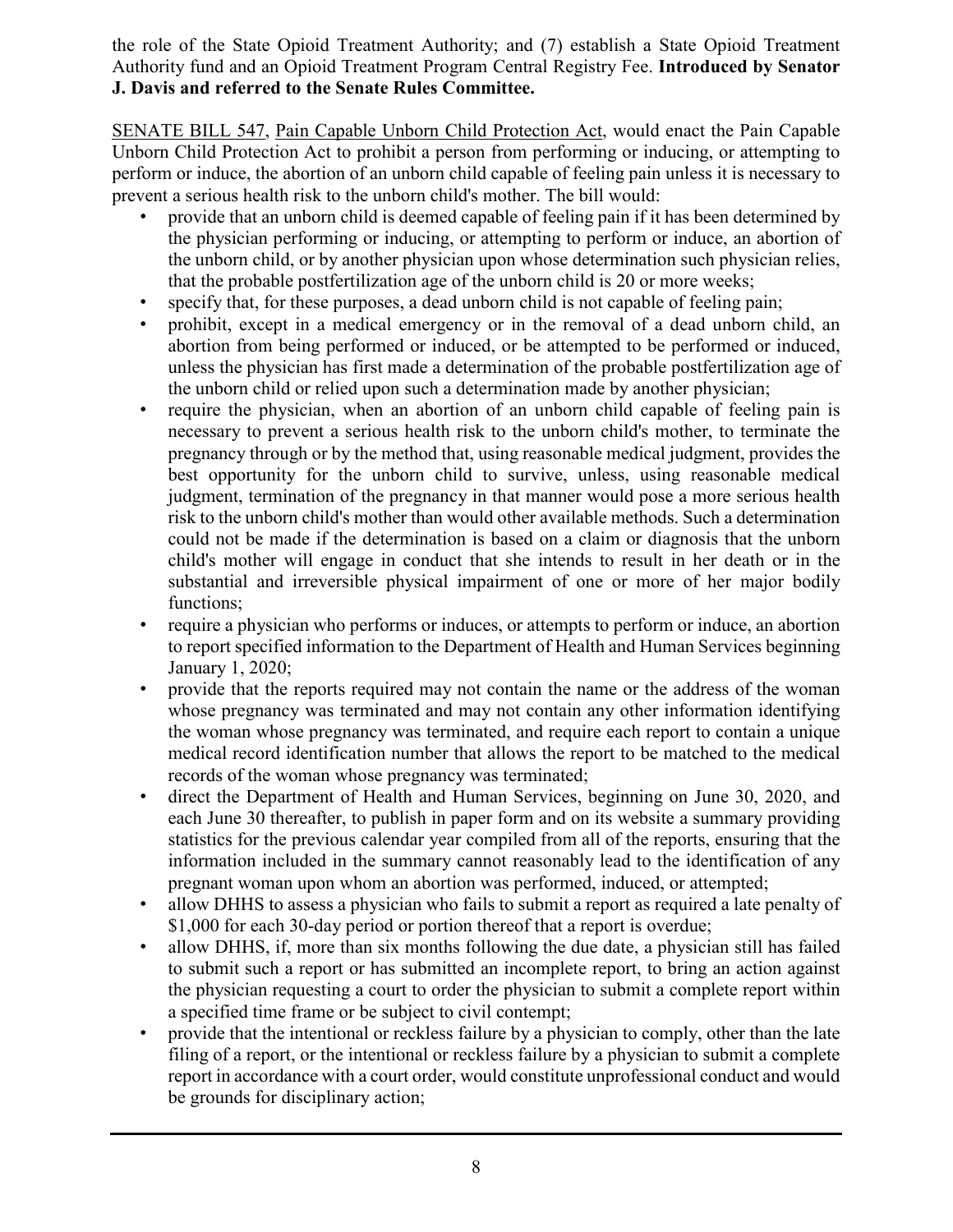- provide that a physician who intentionally or recklessly falsifies a report is guilty of a Class 1 misdemeanor;
- make it a Class D felony, unless the conduct is covered under some other provision of law providing greater punishment, a person to intentionally or recklessly perform or induce, or attempts to perform or induce, an abortion in violation of this statute;
- prohibit a woman upon whom an abortion is performed or induced, or upon whom an abortion is attempted to be performed or induced, from being prosecuted for a violation of the statute;
- allow a woman upon whom an abortion has been performed or induced in intentional or reckless violation of the statute, or the father of an unborn child aborted in intentional or reckless violation of the statute, to maintain a civil action for actual and punitive damages against the person who performed or induced the abortion;
- allow specified persons to bring an action for an injunction against a person who has intentionally or recklessly violated the statute to prevent him or her from performing or inducing, or attempting to perform or induce, further abortions in violation;
- provide that no damages may be awarded to a plaintiff if the pregnancy resulted from the plaintiff's criminal conduct;
- require the court, in each civil or criminal proceeding or action brought under this Article, to rule on whether the anonymity of a woman upon whom an abortion has been performed or induced, or upon whom an abortion has been attempted to be performed or induced, must be preserved from public disclosure if the woman does not give her consent to such disclosure;
- establish the North Carolina Pain Capable Unborn Child Protection Act Litigation Defense Fund, which would consist of any appropriations made by the General Assembly and any private donations, gifts, or grants, and would be used only to cover any costs or expenses incurred by the Attorney General in relation to actions taken to defend the law;
- provide that this Article may not be construed to repeal, by implication or otherwise, any applicable provision of State law regulating or restricting abortion. An abortion that complies with this section but violates Article 11 of Chapter 14 of the General Statutes (Abortion and Kindred Offenses) or any other applicable provision of State law would be deemed unlawful.

#### **Introduced by Senators Krawiec, Ballard, and Sawyer and referred to the Senate Rules Committee.**

SENATE BILL 560, Disciplining Judges - State Bar, would:

- repeal the statutes creating the Judicial Standards Commission;
- amend the powers of the North Carolina State Bar Council (Council) to include investigating and resolving inquiries concerning the qualifications and conduct of any judge or justice;
- provide that any judge or justice is subject to the disciplinary jurisdiction of the Council under the NC Code of Judicial Conduct as adopted by the Supreme Court and under the procedures adopted by the Council;
- enact new provisions to set forth definitions with regard to any investigation concerning the qualifications and conduct of any judge or justice conducted under the Article, unless the contact clearly requires otherwise;
- authorize the Council to issue a private letter of caution upon a determination that any judge has engaged in conduct that violates the Code but that does not warrant a recommendation of public reprimand, censure, suspension, or removal;
- define *letter of caution* as a written action of the Council that cautions a judge not to engage in certain conduct that violates the Code;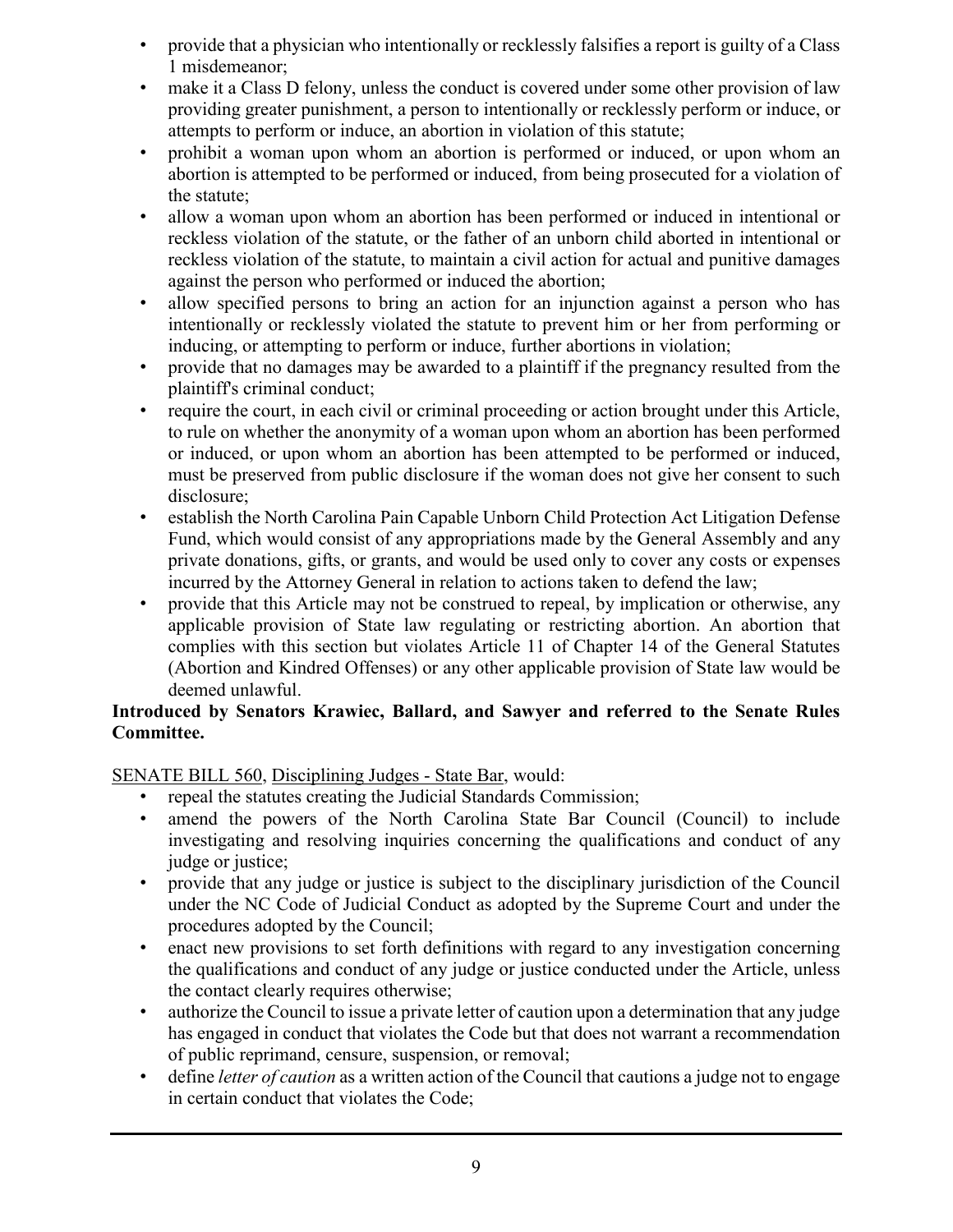- allow the Supreme Court, upon recommendation of the Council, to issue a public reprimand, censure, suspend without pay, or remove any judge for willful misconduct in office, willful and persistent failure to perform the judge's duties, habitual intemperance, conviction of a crime involving moral turpitude, or conduct prejudicial to the administration of justice that brings the judicial office into disrepute, and provide that the removal for these reasons forfeits retirement compensation and disqualifies the individual from holding further judicial office;
- allow the Supreme Court, upon recommendation of the Council, to suspend, for a period of time it deems necessary and during which time the judge is compensated, any judge for temporary physical or mental incapacity interfering with job performance, and to remove any judge for physical or mental incapacity interfering with job performance this is or is likely to become permanent; and provide that a judge removed for these reasons is entitled to retirement compensation if the judge has met the required creditable service for incapacity or disability retirement, and prohibits such a judge from sitting as an emergency justice or judge;
- allow any citizen to file a written complaint with the Council concerning the qualifications or conduct of a justice or judge, which the Council would investigate as it deems necessary, and authorize the Council to make an investigation upon its own motion;
- prohibit an investigation by the Council when the sole basis of the complaint is a superior court judge's legal ruling which has not yet been reviewed or ruled upon by the Court of Appeals or the Supreme Court;
- require a hearing prior to any recommendation of public reprimand, censure, suspension, or removal;
- require all papers filed with and proceedings before the Council to be confidential and not public records;
- require all disciplinary hearings to also be confidential;
- require five Council members to concur in any recommendation for public reprimand, censure, suspension or removal of any judge;
- provide that the notice and statement of charges, answers and other pleadings, Council recommendations, and the record filed for support are no longer confidential upon issuance of a public reprimand, censure, suspension, or removal by the Supreme Court;
- allow the Council to issue advisory opinions as a trial court to punish for contempt, or for refusal to obey lawful orders or process issued by the Council;
- transfer to the Council the authority, powers, duties and functions, records, personnel, property and unexpended balances of appropriations, allocations, or other funds of the lobbying registration and lobbying enforcement function of the Judicial Standards Commission; and
- require rules adopted by the Judicial Standards Commission remain in effect unless subsequently modified by the Council.

#### **Introduced by Senators Rabon and Britt and referred to the Senate Judiciary Committee.**

SENATE BILL 566, NC Consumer Fireworks Safety Act, is identical to House Bill 615, summarized above in this Legislative Report. **Introduced by Senators Gunn and Sawyer and referred to the Senate Rules Committee.**

SENATE BILL 579, Prison Reform Act of 2019, would:

- create the Department of Correction as a cabinet-level agency (currently under the Department of Public Safety);
- create the Department of Juvenile Justice and Delinquency Prevention (DJJDP) as a cabinet-level department;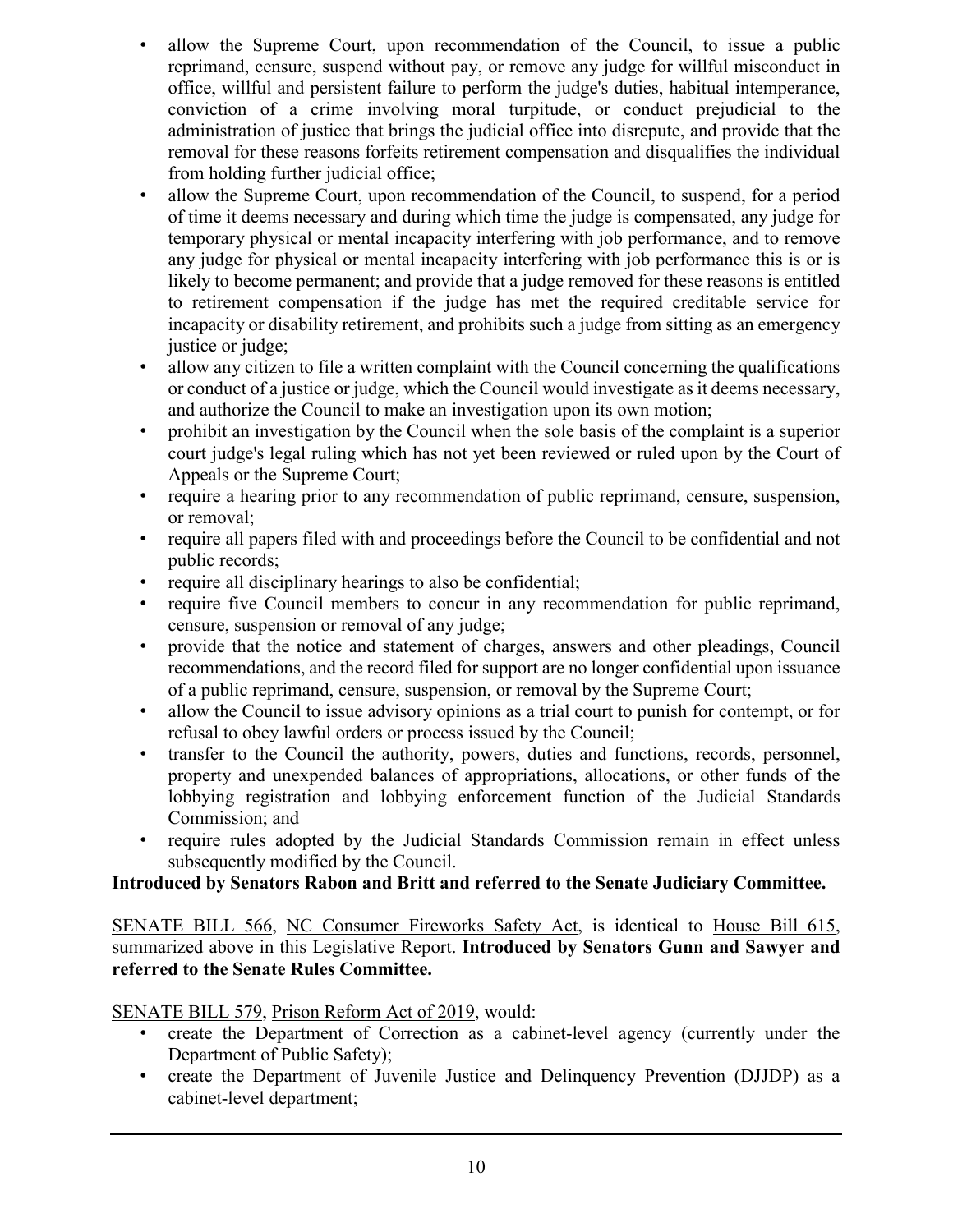- require DJJDP to reimburse providers and facilities providing approved medical services to juvenile offenders outside juvenile facilities the lesser of either (1) 70% of the provider's then-current prevailing charge or (2) two times the then-current Medicaid rate for any given service;
- exempt vendors providing services that are not billed on a fee-for-service basis;
- require DJJDP to make every effort to contain medical costs for juvenile offenders by using its own hospital and health care facilities to care for offenders; and
- require DJJDP to make efforts to use those with which it has a contract, or if none are reasonably available, then with hospitals with available capacity or other health care facilities in a region.

#### **Introduced by Senators Steinburg, McKissick and Sanderson and referred to the Senate Rules Committee.**

#### SENATE BILL 584, Criminal Law Reform, would:

- amend the statute that makes a violation of an ordinance of a county, city, town, or metropolitan sewerage district a Class 3 misdemeanor and subject to specified fines, and makes a violation of ordinances regulating vehicles an infraction and subject to a penalty of no more than \$50 to provide that these provisions do not apply to ordinances created after December 1, 2019;
- require any rule adopted under Article 2A, Rules, of the Administrative Procedure Act, that creates a new criminal offence or subjects a person to criminal penalties to be subject to legislative review whether or not the required written objections have been received, and would apply to rules adopted after December 1, 2019;
- enact a new statute, Default intent, to provide that no person may be convicted of a crime unless the person is shown to have acted recklessly, if: (1) the underlying criminal offense was created after December 1, 2019, by General Assembly enactment or adoption of an administrative rule; and (2) the statute or rule does not include a specific criminal intent as an element of the offense. This does not apply to (1) an offense that is not punishable by an active sentence or by a fine exceeding \$500 or (2) the law creating the offense indicates intent to impose strict liability;
- provide that a person is shown to have acted recklessly if all of the following apply: (1) the person consciously disregards a substantial and unjustifiable risk, whether as to conduct, circumstance, or result; and (2) the person's disregard of the risk constitutes a gross deviation from the standard of care that a reasonable person would exercise in a similar situation;
- prohibit the conviction of a person of a criminal offense unless the offense appears in GS Chapter 14 (Criminal Law), Chapter 20 (Motor Vehicles), or Article 5 of Chapter 90 (Controlled Substances Act), unless the person has actual knowledge that the behavior that is the basis for being charged with the offense constitutes a crime.

#### **Introduced by Senators Wells and Daniel and referred to the Senate Judiciary Committee.**

SENATE BILL 620, Electric Standup Scooter, would enact a variety of provisions to:

- define *electric standup scooter* as a device with no more than three 12-inch or smaller diameter wheels that has handlebars, is designed to be stood upon by the user while riding, and is powered by an electric motor that is capable of propelling the device with or without human propulsion at a speed no greater than 20 miles per hour on a paved level surface;
- exempt electronic standup scooters from registration and certificate of title requirements;
- make electric standup scooters subject to all provisions of Motor Vehicle laws that apply to bicycles and make operators subject the rights and duties of a bicycle rider;
- allow scooters to be parked on a sidewalk;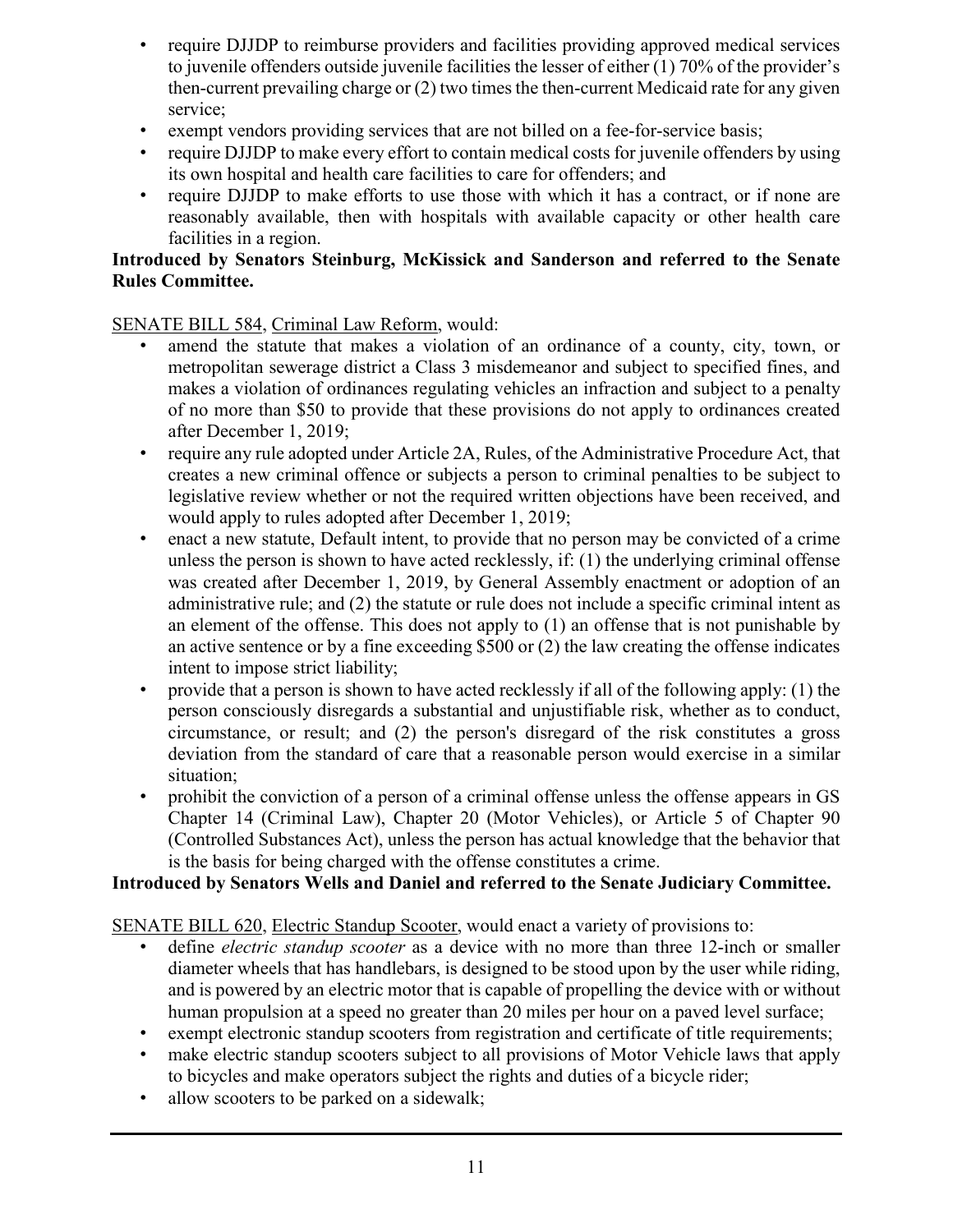- require scooters to be equipped with a brake and lamps;
- prohibit the operation of a scooter at more than 15 miles per hour;
- require a person to be 16 or older to operate a scooter;
- allow a local authority to regulate the operation of scooters by: (1) restricting the maximum operating speed in pedestrian zones; and (2) assessing penalties against operators for moving or parking violations, which must not exceed those against bicycle riders for equivalent violations;
- allow a local authority to regulate a scooter-share program by: (1) requiring operators to pay fees, not to exceed reasonable costs to local authorities of administering the programs; (2) requiring operators to indemnify the local authority for claims, demands, costs, and losses or damages arising out of any negligent act, error, omission, or willful misconduct by the operator or its officers or employees; (3) designating locations where operators are prohibited from staging shared scooters, provided at least one location is on each side of each city block in commercial zones and business districts;
- define *scooter-share operator* as a person offering shared scooters for hire and requires the operator to carry insurance coverage in the specified amounts according to insurance type;
- allow a local authority to require a scooter-share operator to provide trip data for all trips starting or ending within the local authority's jurisdiction;
- include requirements governing trip data, including privacy provisions; and
- prohibit local authorities from imposing any unduly restrictive requirement on a scootershare program.

#### **Introduced by Senators McKissick and Newton and referred to the Senate Rules Committee.**

SENATE BILL 622, Tax Reduction Act of 2019, would increase the standard personal income tax deduction, simplify the franchise tax base, lower the franchise tax rate, require marketplace facilitators to collect and remit sales and use tax on marketplace facilitated sales, and make other tax law changes. **Introduced by Senators Tillman, Hise, and Newton and referred to the Senate Finance Committee.**

SENATE BILL 626, Assistance/Verification/Absentee Ballots, would limit who can assist certain voters with absentee ballots by removing near relatives and verifiable legal guardians from current statutes that reference persons authorized to file an absentee ballot on behalf of a voter and instead would authorize a person working with a multipartisan team to file an absentee ballot on behalf of a voter. The bill would define a "multipartisan team" to include members, employees, or volunteers working as part of a team trained and authorized by the county board of elections to assist voters with absentee ballots, and require each county board of elections to train and authorize multipartisan teams, pursuant to procedures adopted by the State Board. The bill also would require a voter, if the address on the absentee ballot is different from the residence address of the voter, to provide to the county board of elections the address where the voter will temporarily reside so that the county board of elections can verify the address. County boards of elections would be required to establish procedures for verifying out-of-county addresses. **Introduced by Senators Bishop, Daniel, and Hise and referred to the Senate Redistricting and Elections Committee.**

SENATE BILL 641, Fix Our Democracy, is identical to House Bill 574, summarized in the April 16, 2019, Legislative Report. **Introduced by Senators J. Jackson, Foushee, and deViere and referred to the Senate Rules Committee.**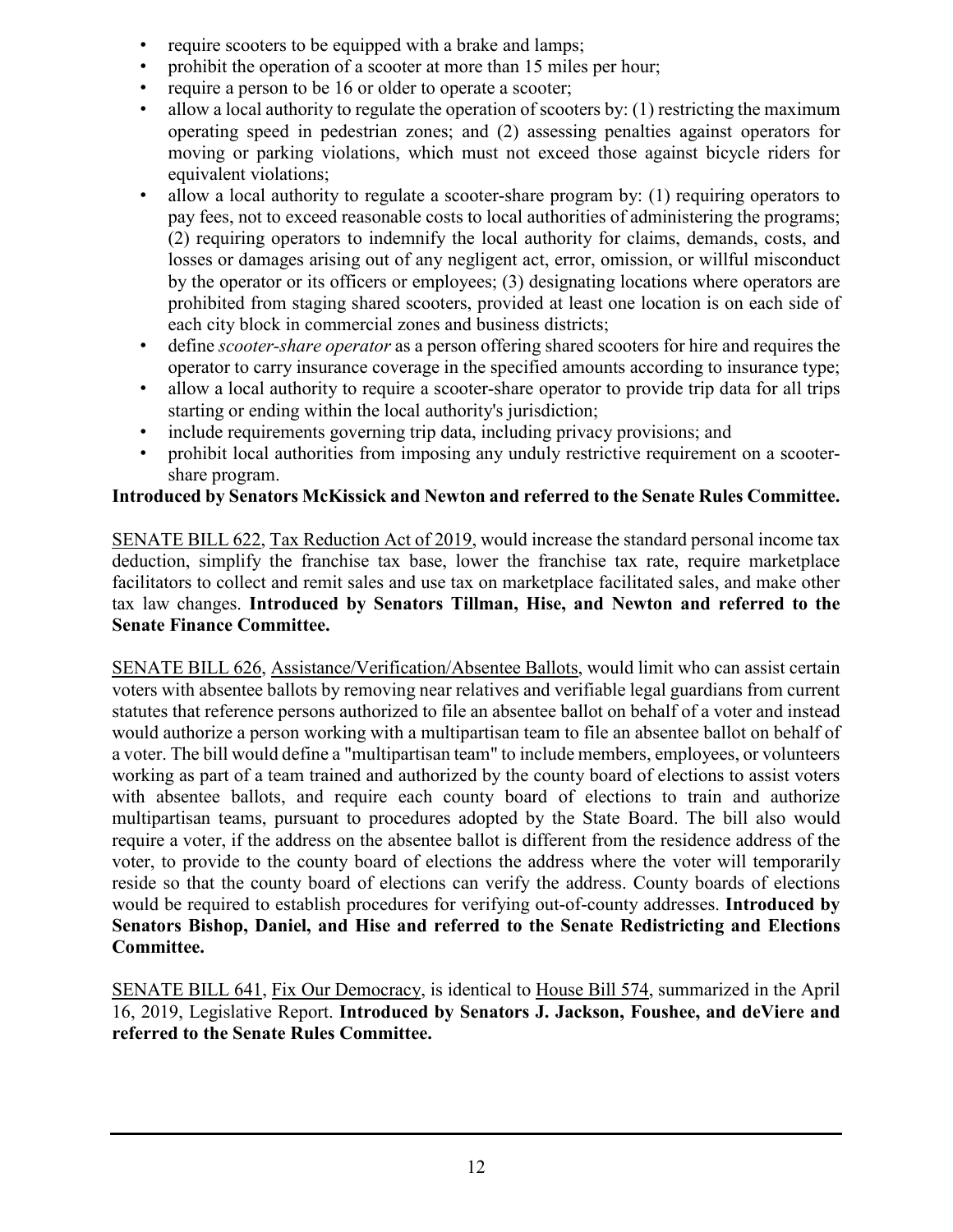SENATE BILL 643, Remove Drivers Lic. Revocation/Fees/Penalties. This bill was filed to address persons losing their license because of their inability to pay a fine and would instead impose a civil judgment. The bill would:

- remove failure to pay a fine, penalty, or costs for a motor vehicle offense as a reason for mandatory revocation of a driver's license or for a court to report a person's name to the Division of Motor Vehicles;
- authorize the court to enter a civil judgment for persons who fail to pay a fine, penalty, or costs for a motor vehicle matter within 40 days of the date specified by a court order. The civil judgment would be for the total money value of outstanding fines, penalties, or costs imposed by the court, and when the fine, penalty, or costs are paid in full, the civil judgment would be deemed satisfied, and the judgment would be cancelled;
- direct the Division of Motor Vehicles and the North Carolina Administrative Office of the Courts to jointly study: (1) whether legislative changes are necessary to ensure the return or restoration of previously suspended licenses for failure to pay a fine, penalty, or costs; and (2) whether the addition of new civil judgement provision should be retroactive and made applicable to all unpaid fines, penalties, or costs. The DMV and AOC would report to the Joint Legislative Transportation Oversight Committee and the Joint Legislative Oversight Committee on Justice and Public Safety by December 1, 2019.

#### **Introduced by Senator J. Jackson and referred to the Senate Rules Committee.**

SENATE BILL 645, Local Gov'ts/Broadband Service Infrastructure, would authorize cities and counties to enter into an agreement with a qualified private entity to construct facilities or equipment of a broadband service for the purpose of leasing such facilities or equipment to one or more lessees who are not a governmental unit, if approved by voters in a referendum. The bill also would authorize cities and boards of county commissioners to use ad valorem tax levies, grants, or any other unrestricted funds in exercising authority granted, but in no case could the funds utilized exceed 50% of the total funds expended to construct the facilities or equipment. **Introduced by Senators Burgin and T. Alexander and referred to the Senate Rules Committee.**

SENATE BILL 646, Amend Certificate of Need Laws, would:

- remove psychiatric facilities, kidney disease treatment centers, intermediate care facilities for individuals with intellectual disabilities, chemical dependency treatment facilities, diagnostic facilities, and ambulatory surgical facilities from the facilities governed by Certificate of Need;
- prohibit the Department of Health and Human Services (DHHS) from limiting the number of operating rooms in gastrointestinal endoscopy rooms in developing a State Medical Facilities Plan;
- exempt from certificate of need review the development, acquisition, construction, expansion or replacement of a health service facility or health service that obtained approval prior to October 1, 2019, as: an ambulatory surgical facility, including an ambulatory surgical facility with one or more operating rooms or gastrointestinal endoscopy procedure rooms; a diagnostic center; kidney disease treatment center, including freestanding dialysis units; chemical dependency treatment facility; intermediate care for individuals with intellectual disabilities; psychiatric hospital;
- require DHHS to exempt from certificate of need review the establishment of a home health agency by a licensed continuing care retirement community to provide home health care services to one or more residents of the retirement community who have entered into a contract with the retirement community to receive continuing care services with lodging; and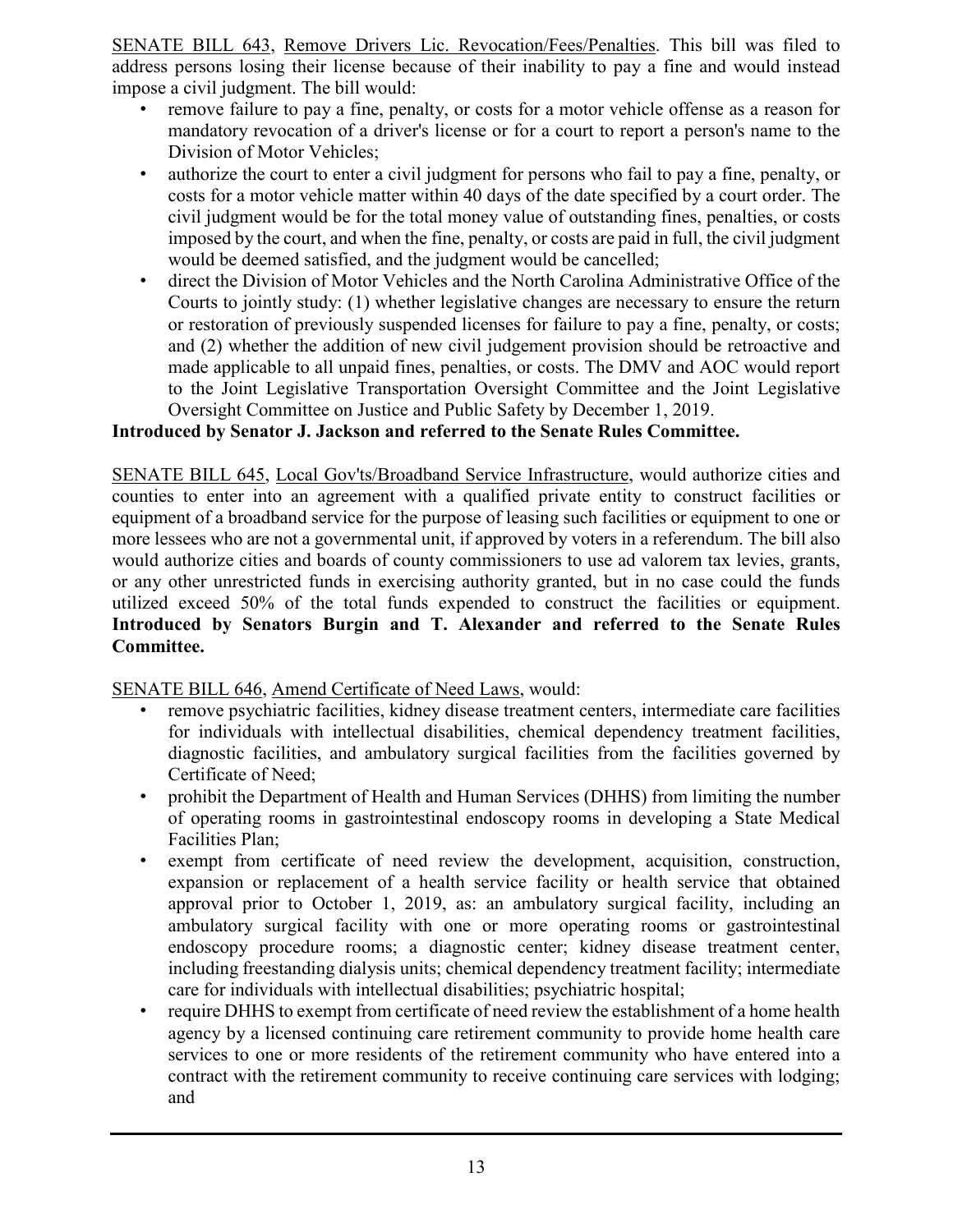• prohibit DHHS from licensing an ambulatory surgical facility developed, acquired, or replaced on or after October 1, 2019, unless the application meets four criteria.

#### **Introduced by Senators Burgin, Krawiec and Hise and referred to the Senate Rules Committee.**

SENATE BILL 649, SAVE Our Benefits Act, would require all State agencies and all licensing boards to enter into a memorandum of agreement or computer matching agreement with the Department of Homeland Security to use the Systematic Alien Verification for Entitlements (SAVE) Program in order to verify the immigration status of applicants for public benefits. The bill would prohibit any State agency or licensing board, beginning January 1, 2020, from providing a public benefit to any applicant unless first having used the SAVE Program to verify the immigration status of the applicant, and to an alien who is not qualified, a nonimmigrant, or an alien who is paroled into the country for less than a year, as specified. **Introduced by Senators Sanderson and Hise and referred to the Senate Rules Committee.**

SENATE BILL 654, Charter Schools Provide Transp. & Food, would require charter schools to provide transportation and food services for any student enrolled in the charter school and to participate in the National School Lunch Program. **Introduced by Senators Garrett and Robinson and referred to the Senate Rules Committee.**

SENATE BILL 658, Prescription Drug Pricing, would:

- require manufacturers to notify interested parties, which include State agencies, of upcoming substantial price increases at least 60 days in advance;
- require manufacturers to provide notification of the price of new products within three days of FDA approval, and within 30 days after that a reason for the price;
- mandate disclosure of any ingredients known to pose a risk of dependency in humans by manufacturers who market a drug to a prescriber;
- set a penalty of \$1,000 per day for violations until the required information is submitted; and
- require the Secretary of the Department of Health and Human Services to develop a plan to collect data from manufacturers regarding the cost and pricing of prescription drugs and to set up an online portal to provide public access to the information.

**Introduced by Senators Mohammed, Smith and Van Duyn and referred to the Senate Rules Committee.**

#### **BILL UPDATES**

HOUSE BILL 464, Small Business Health Care Act, was amended in the House Insurance Committee to:

- provide that nothing in new Article 50A, Association Health Plans, regulates or prohibits any group health insurance policy that is not an association health plan;
- allow an employer member who obtains coverage under an association health plan to also provide coverage to the spouse or dependent children of an eligible employee or an individual the employer pays on an IRS Form 1099; and
- require an association health plan to also provide coverage for the essential health benefits listed in 42 USC Sec. 18022(b).

**The bill as amended was approved by the House Insurance Committee and will next be considered by the House Health Committee.**